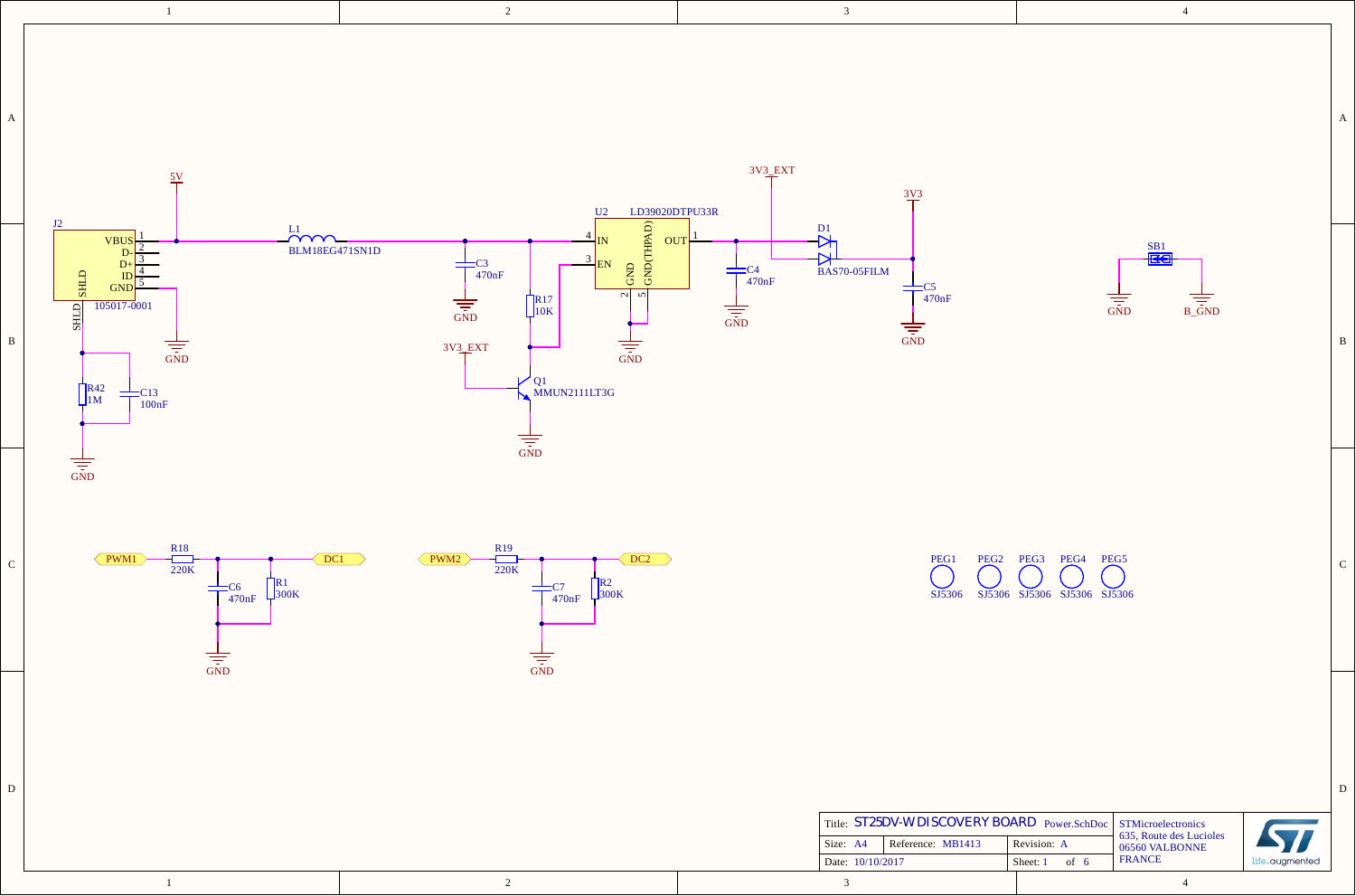

|--|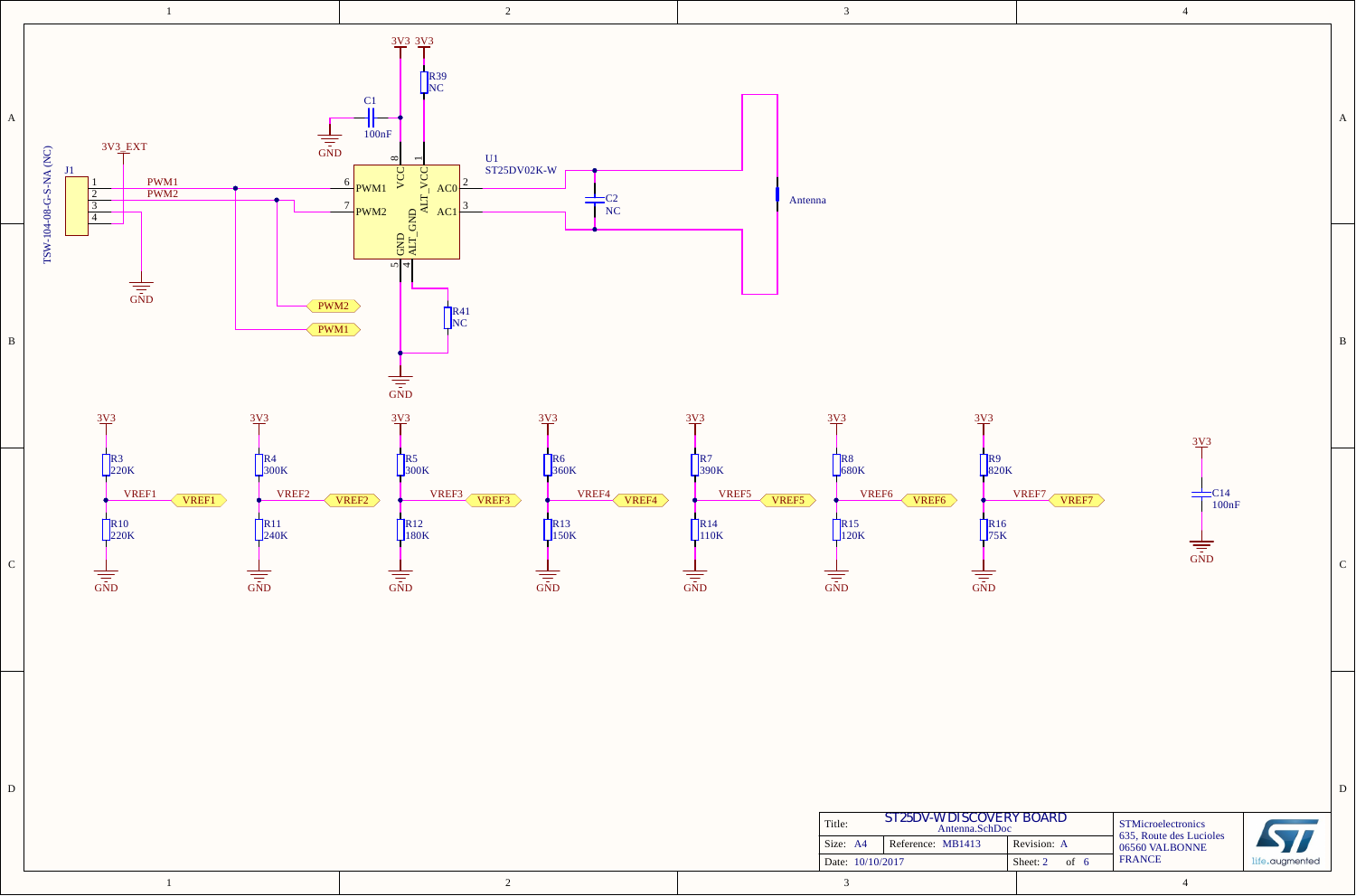|   | $\mathbf{1}$                                                                                                                                                                                                             | $\overline{2}$                                                                                                                                                                                                                                             | $\mathbf{3}$                                                                                                                                                                  | $\overline{4}$                                                                                                                                         |                  |
|---|--------------------------------------------------------------------------------------------------------------------------------------------------------------------------------------------------------------------------|------------------------------------------------------------------------------------------------------------------------------------------------------------------------------------------------------------------------------------------------------------|-------------------------------------------------------------------------------------------------------------------------------------------------------------------------------|--------------------------------------------------------------------------------------------------------------------------------------------------------|------------------|
| A |                                                                                                                                                                                                                          | 3V3                                                                                                                                                                                                                                                        | $\frac{3\sqrt{3}}{1}$<br>$R_{460R}$<br>D <sub>2</sub><br>GREEN<br>2V<br>$\frac{2}{\sqrt{\frac{2A}{\text{EMX1} \text{ FHA}}}}$<br>LED_1_PWM1                                   | $\frac{3\sqrt{3}}{1}$<br>$R^{21}_{460R}$<br>D <sub>3</sub><br>GREEN<br>$\epsilon$<br>$\sqrt{\frac{Q2B}{EMX1\text{ FHA}}}$<br>LED_2_PWM1<br>5V          | $\boldsymbol{A}$ |
| B | $\begin{array}{c}\n U3 \\  L M2901Q4T\n \end{array}$<br>$\overline{a}$<br>$\sqrt{DC1}$<br>$\frac{4}{2}$ <sub>IN1+</sub><br>VREF1<br>$\frac{6}{5}$ $\frac{IN2+}{IN2-}$<br>VREF2<br>$\frac{8}{7}$ <sub>IN3+</sub><br>VREF3 | $\frac{3V3}{4}$<br>C8<br>.जन्मिन्ने<br>जन्मिन् <del>गे</del><br>100nF<br>R22<br>CAY10-472J4LF<br>$B_{\text{GND}}$<br>VCC+<br>LED_1_PWM1<br>16<br>OUT <sub>1</sub><br>LED_2_PWM1<br>$OUT2$ <sup>15</sup><br>LED_3_PWM1<br>$OUT3 \frac{14}{1}$<br>LED_4_PWM1 | $B_{\overline{GND}}$<br>3V3<br>$R^{23}_{460R}$<br>D <sub>4</sub><br>GREEN                                                                                                     | $B_{\text{GND}}$<br>$\frac{3\sqrt{3}}{2}$<br>$R^{24}_{460R}$<br>D5<br>GREEN                                                                            | B                |
| C | $\frac{11}{9}$ IN4+<br>IN4-<br>VREF4                                                                                                                                                                                     | $\frac{1}{2}$<br>$B_{\text{GND}}$                                                                                                                                                                                                                          | Q3A<br>EMX1 FHA<br>LED_3_PWM1<br>2V<br>N<br>$B_{\text{GND}}$                                                                                                                  | ო $\vert$<br><b>J</b><br>Q3B<br>EMX1 FHA<br>5V<br>LED_4_PWM1<br>$\overline{\overline{5}}$                                                              | $\mathsf{C}$     |
| D |                                                                                                                                                                                                                          | 2                                                                                                                                                                                                                                                          | $\begin{array}{c} \textit{ST25DV-WDISCOVERY BOARD}\\ \text{LED PWM1 1-4.SchDoc} \end{array}$<br>Title:<br>Reference: MB1413<br>Size: A4<br>Date: 10/10/2017<br>$\overline{3}$ | STMicroelectronics<br>635, Route des Lucioles<br>Revision: A<br>06560 VALBONNE<br><b>FRANCE</b><br>Sheet: $3$ of 6<br>life.augmented<br>$\overline{4}$ | $\mathbf D$      |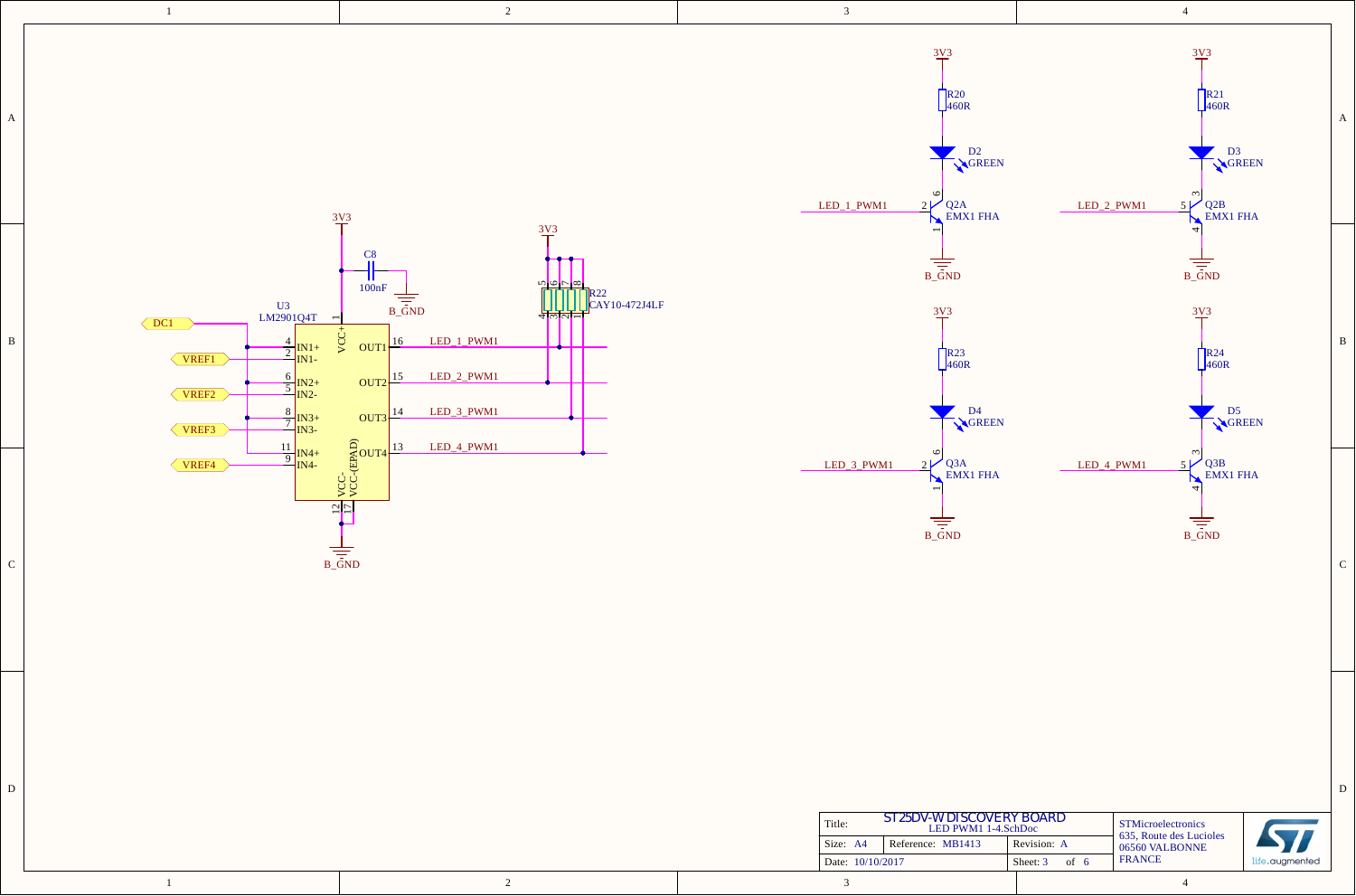|   | $\mathbf{1}$                                                                                                                                                             | $\sqrt{2}$                                                                                                                                                                                                                      | $\mathfrak{Z}$                                                                                                                            | $\overline{4}$                                                                                                                                       |                |
|---|--------------------------------------------------------------------------------------------------------------------------------------------------------------------------|---------------------------------------------------------------------------------------------------------------------------------------------------------------------------------------------------------------------------------|-------------------------------------------------------------------------------------------------------------------------------------------|------------------------------------------------------------------------------------------------------------------------------------------------------|----------------|
| A |                                                                                                                                                                          | $3\underline{V}3$                                                                                                                                                                                                               | $3\underline{V}3$<br>$R_{460R}$<br>D <sub>6</sub><br>GREEN<br>2V<br>Q <sub>4A</sub><br>EMX1 FHA<br>LED_5_PWM1<br>N                        | $\frac{3\sqrt{3}}{1}$<br>$R_{460R}$<br>D7<br>GREEN<br>$\omega$<br>Q <sub>4B</sub><br>EMX1 FHA<br>LED_6_PWM1<br>5V                                    | $\overline{A}$ |
| B | $\frac{U4}{LM2901Q4T}$<br>$\sqrt{DC1}$<br>$\frac{4}{2}$ <sub>IN1+</sub><br>VREF5<br>$\frac{6}{5}$ $\frac{IN2+}{IN2}$<br>VREF <sub>6</sub><br>$\frac{8}{7}$ IN3+<br>VREF7 | $\frac{3\sqrt{3}}{1}$<br>C9<br>하려라<br>100nF<br>R27<br>$\frac{1}{\frac{1}{5}}$<br>$CKY10-472J4LF$<br>नललच<br>VCC+<br>LED_5_PWM1<br>$OUT1\frac{16}{1}$<br>LED_6_PWM1<br>$OUT2$ <sup>15</sup><br>LED_7_PWM1<br>$OUT3 \frac{14}{1}$ | $B_{\overline{GND}}$<br>3V3<br>$R^{28}_{460R}$<br>D <sub>8</sub><br>GREEN                                                                 | 4<br>$\frac{1}{\sqrt{1-\frac{1}{2}}}$                                                                                                                | B              |
| C | $\frac{11}{9}$ IN4+<br>IN4-                                                                                                                                              | $\frac{1}{2}$<br>$B_{\text{GND}}$                                                                                                                                                                                               | $\frac{2}{\sqrt{2}}$<br>O <sub>Q5A</sub><br>EMX1 FHA<br>LED_7_PWM1<br>Ъ<br>$B_{\text{GND}}$                                               |                                                                                                                                                      |                |
| D |                                                                                                                                                                          | $\overline{2}$                                                                                                                                                                                                                  | ST25DV-W DISCOVERY BOARD<br>LED PWM1 5-7.SchDoc<br>Title:<br>Size: A4<br>Reference: MB1413<br>Date: 10/10/2017<br>$\overline{\mathbf{3}}$ | STMicroelectronics<br>635, Route des Lucioles<br>Revision: A<br>06560 VALBONNE<br><b>FRANCE</b><br>Sheet: 4 of 6<br>life.augmented<br>$\overline{4}$ | $\mathbf D$    |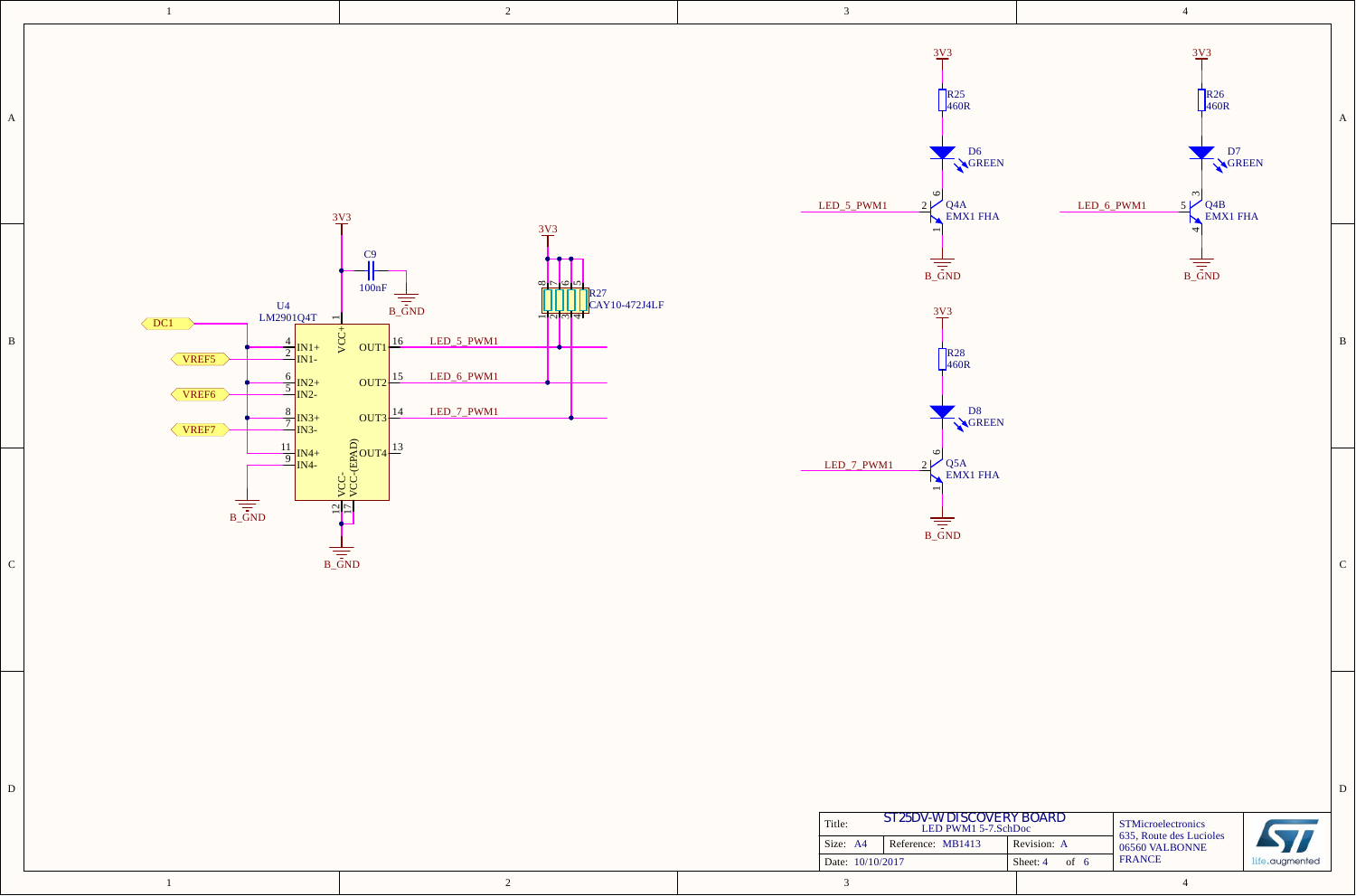|   | $\mathbf{1}$                                                                                                                                                                        | $\overline{2}$                                                                                                                                                                                                                                                              | $\mathbf{3}$                                                                                                                              | $\overline{4}$                                                                                                                            |                |
|---|-------------------------------------------------------------------------------------------------------------------------------------------------------------------------------------|-----------------------------------------------------------------------------------------------------------------------------------------------------------------------------------------------------------------------------------------------------------------------------|-------------------------------------------------------------------------------------------------------------------------------------------|-------------------------------------------------------------------------------------------------------------------------------------------|----------------|
| A |                                                                                                                                                                                     | $3\underline{V}3$                                                                                                                                                                                                                                                           | $\frac{3V3}{4}$<br>$R_{460R}$<br>D <sub>9</sub><br>GREEN<br>2V<br>LED_1_PWM2<br>$Q6A$<br>EMX1 FHA<br>N                                    | $\frac{3\text{V}^3}{\text{T}}$<br>$R_{460R}^{830}$<br>D <sub>10</sub><br>GREEN<br>$Q6B$ EMX1 FHA<br>5V<br>LED_2_PWM2<br>M                 | $\overline{A}$ |
| B | $\frac{U5}{LM2901Q4T}$ -<br>$\sqrt{DC2}$<br>$\frac{4}{2}$ <sub>IN1+</sub><br>$\sqrt{VREF1}$<br>$\frac{6}{5}$ $\frac{IN2+}{IN2-}$<br>VREF2<br>$\frac{8}{7}$ <sub>IN3+</sub><br>VREF3 | $\frac{3\text{V}}{1}$<br>$\frac{C10}{11}$<br>$\frac{1}{100nF}$<br>% cool x<br>TITE X <sup>31</sup><br>CAY10-472J4LF<br>$B_{\text{GND}}$<br>VCC+<br>LED_1_PWM2<br>16<br>OUT <sub>1</sub><br>LED_2_PWM2<br>$OUT2$ <sup>15</sup><br>LED_3_PWM2<br><b>OUT3</b> 14<br>LED_4_PWM2 | $B_{\text{GND}}$<br>3V3<br>$R^{32}_{460R}$<br>D <sub>11</sub><br>GREEN                                                                    | $B_{\text{GND}}$<br>$\frac{3\sqrt{3}}{4}$<br>$R^{33}_{460R}$<br>D <sub>12</sub><br>GREEN                                                  | B              |
| C | $\frac{11}{9}$ IN4+<br>IN4-<br>VREF4                                                                                                                                                | $\begin{array}{c}\n\widehat{C} \\ \widehat{C} \\ \widehat{C} \\ \widehat{C} \\ \widehat{D} \\ \widehat{D}\n\end{array}$<br>$\frac{1}{2}$<br>$B_{\text{GND}}$                                                                                                                | $\circ$<br>2V<br>Q7A<br>EMX1 FHA<br>LED_3_PWM2<br>N<br>$B_{\overline{G}}$ ND                                                              | $\frac{5}{\sqrt{\frac{1}{2}}}\sqrt{\frac{1}{2}}$ C <sub>B</sub><br>EMX1 FHA<br>LED_4_PWM2<br>$B_{\text{GND}}$                             | $\mathcal{C}$  |
| D |                                                                                                                                                                                     | 2                                                                                                                                                                                                                                                                           | ST25DV-W DISCOVERY BOARD<br>LED PWM2 1-4.SchDoc<br>Title:<br>Reference: MB1413<br>Size: A4<br>Date: 10/10/2017<br>$\overline{\mathbf{3}}$ | STMicroelectronics<br>635, Route des Lucioles<br>Revision: A<br>06560 VALBONNE<br><b>FRANCE</b><br>Sheet: $5$ of 6<br>life.augmented<br>4 | $\mathbf D$    |